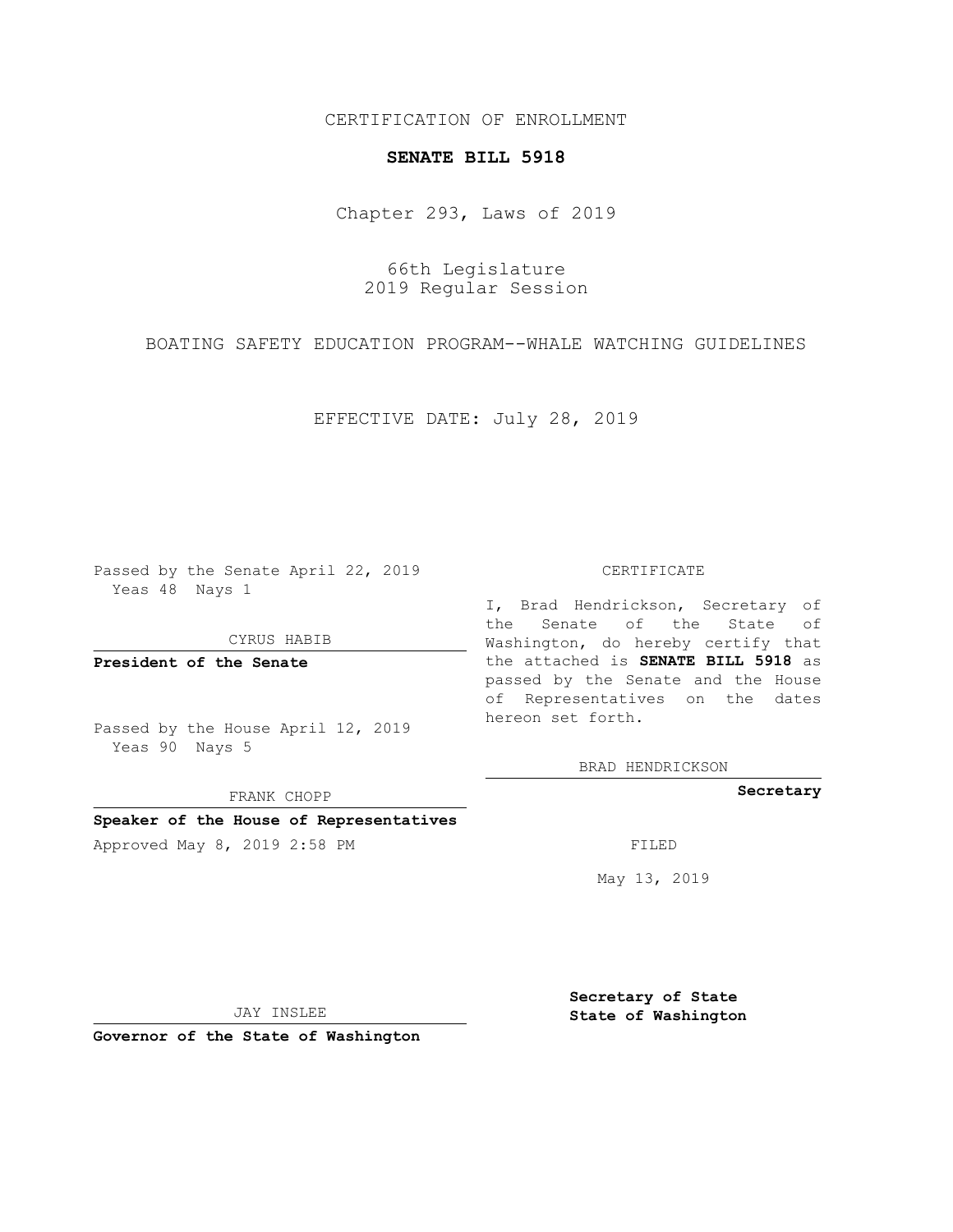## **SENATE BILL 5918**

AS AMENDED BY THE HOUSE

Passed Legislature - 2019 Regular Session

# **State of Washington 66th Legislature 2019 Regular Session**

**By** Senators Lovelett, Warnick, Van De Wege, Conway, Hasegawa, Hobbs, King, Wilson, C., Randall, Nguyen, Dhingra, Frockt, Hawkins, Billig, Das, Hunt, Darneille, Wagoner, and Palumbo

Read first time 02/15/19. Referred to Committee on Agriculture, Water, Natural Resources & Parks.

1 AN ACT Relating to providing whale watching guidelines in the 2 boating safety education program; amending RCW 79A.60.630; and 3 creating a new section.

4 BE IT ENACTED BY THE LEGISLATURE OF THE STATE OF WASHINGTON:

5 **Sec. 1.** RCW 79A.60.630 and 2011 c 171 s 118 are each amended to read as follows:6

 (1) The commission shall establish and implement by rule a program to provide required boating safety education. The boating safety education program shall include training on preventing the 10 spread of aquatic invasive species. The boating safety education program shall include educational materials regarding whale watching 12 guidelines and other voluntary and regulatory measures related to 13 whale watching. The program shall be phased in so that all boaters not exempted under RCW 79A.60.640(3) are required to obtain a boater education card by January 1, 2016. To obtain a boater education card, a boater shall provide a certificate of accomplishment issued by a boating educator for taking and passing an accredited boating safety education course, or pass an equivalency exam, or provide proof of completion of a course that meets the standard adopted by the 20 commission.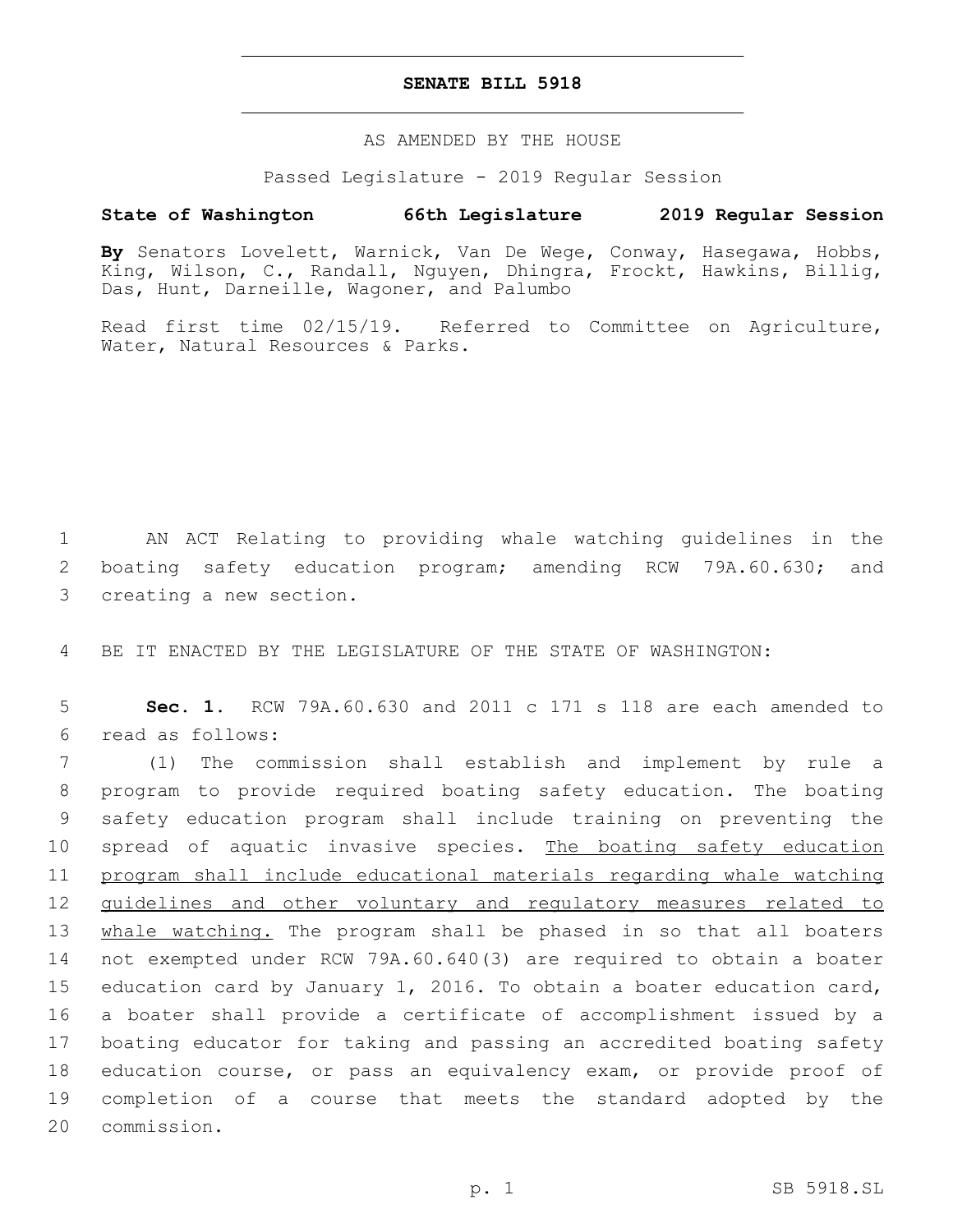(2) As part of the boating safety education program, the 2 commission shall:

 (a) Establish a program to be phased over eleven years starting July 1, 2005, with full implementation by January 1, 2016. The period July 1, 2005, through December 31, 2007, will be program development, boater notification of the new requirements for mandatory education, and processing cards to be issued to individuals having taken an accredited course prior to January 1, 2008. The schedule for phase-in of the mandatory education requirement by age group is as follows: 10 January 1, 2008 - All boat operators twenty years old and younger; January 1, 2009 - All boat operators twenty-five years old and

12 younger;

13 January 1, 2010 - All boat operators thirty years old and younger; January 1, 2011 - All boat operators thirty-five years old and 15 younger;

16 January 1, 2012 - All boat operators forty years old and younger; 17 January 1, 2013 - All boat operators fifty years old and younger; 18 January 1, 2014 - All boat operators sixty years old and younger; 19 January 1, 2015 - All boat operators seventy years old and younger; 20 January 1, 2016 - All boat operators;

 (b) Establish a minimum standard of boating safety education accomplishment. The standard must be consistent with the applicable standard established by the national association of state boating law 24 administrators;

 (c) Adopt minimum standards for boating safety education course of instruction and examination that ensures compliance with the national association of state boating law administrators minimum 28 standards;

 (d) Approve and provide accreditation to boating safety education courses operated by volunteers, or commercial or nonprofit organizations, including, but not limited to, courses given by the United States coast guard auxiliary and the United States power 33 squadrons;

 (e) Develop an equivalency examination that may be taken as an alternative to the boating safety education course;

 (f) Establish a fee of ten dollars for the boater education card to fund all commission activities related to the boating safety education program created by chapter 392, Laws of 2005, including the initial costs of developing the program. Any surplus funds resulting from the fees received shall be distributed by the commission as